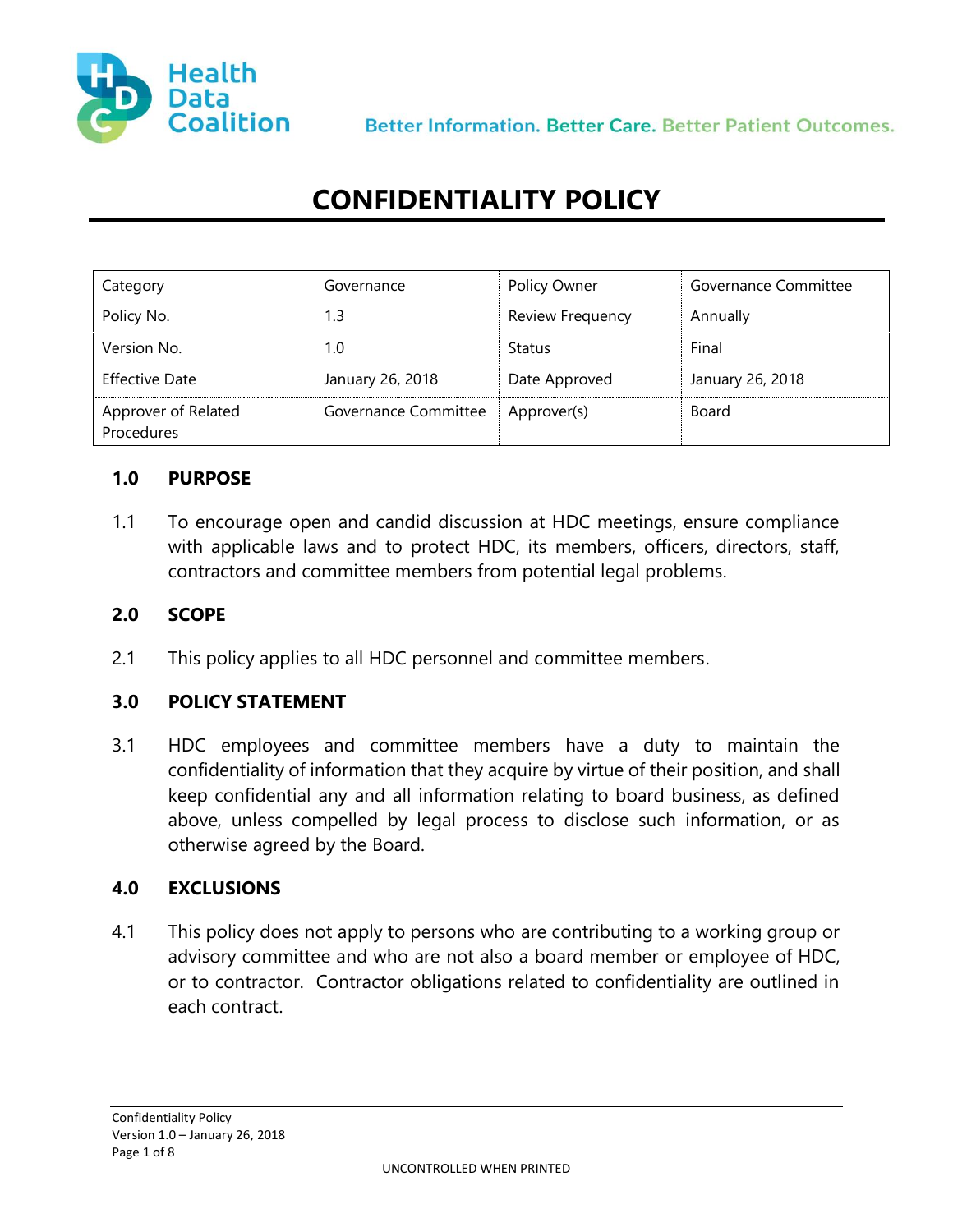## **5.0 DEFINITIONS**

| <b>Directors</b>                          | Directors of the Board of the Health Data Coalition.                                                                                                                                                                                                                                           |  |
|-------------------------------------------|------------------------------------------------------------------------------------------------------------------------------------------------------------------------------------------------------------------------------------------------------------------------------------------------|--|
| <b>Board Business</b>                     | Meeting of the board declared to be official board business.<br>This includes:<br>Regularly scheduled board meetings;<br>$\bullet$<br>• Strategic planning board meetings, board retreats and other<br>special board meetings; and<br>Board Committee and Sub-committee meetings.<br>$\bullet$ |  |
|                                           | If application is in doubt, the Board Chair can be consulted<br>and use discretion to determine whether or not a meeting can<br>be considered official business on behalf of the board and<br>therefore in scope of this policy.                                                               |  |
| <b>HDC Users</b>                          | Approved and authenticated end-users of the HDC<br>application, who have entered into a registration agreement<br>that licenses them to use the HDC software.                                                                                                                                  |  |
| <b>Members of the</b><br><b>HDC</b>       | Members of the federally incorporated not for profit society<br>the Health Data Coalition, appointed by a motion of the<br>board, as per the Bylaws.                                                                                                                                           |  |
| <b>HDC Committee</b><br><b>Members</b>    | Persons appointed to serve on a board committee or sub-<br>committee.                                                                                                                                                                                                                          |  |
| <b>Confidential</b><br><b>Information</b> | Any and all information relating to board business, defined as:<br>materials, e.g., correspondence, reports, etc., and disclosing or<br>distributing any information concerning the discussion of<br>board business.                                                                           |  |

5.1 For purposes of this policy, the following definitions apply:

# **6.0 POLICY DESCRIPTION**

6.1 Board directors and employees of a non-profit corporation are in a fiduciary relationship with the corporation. Ethically, are obliged to act honestly and in good faith in respect of the corporation.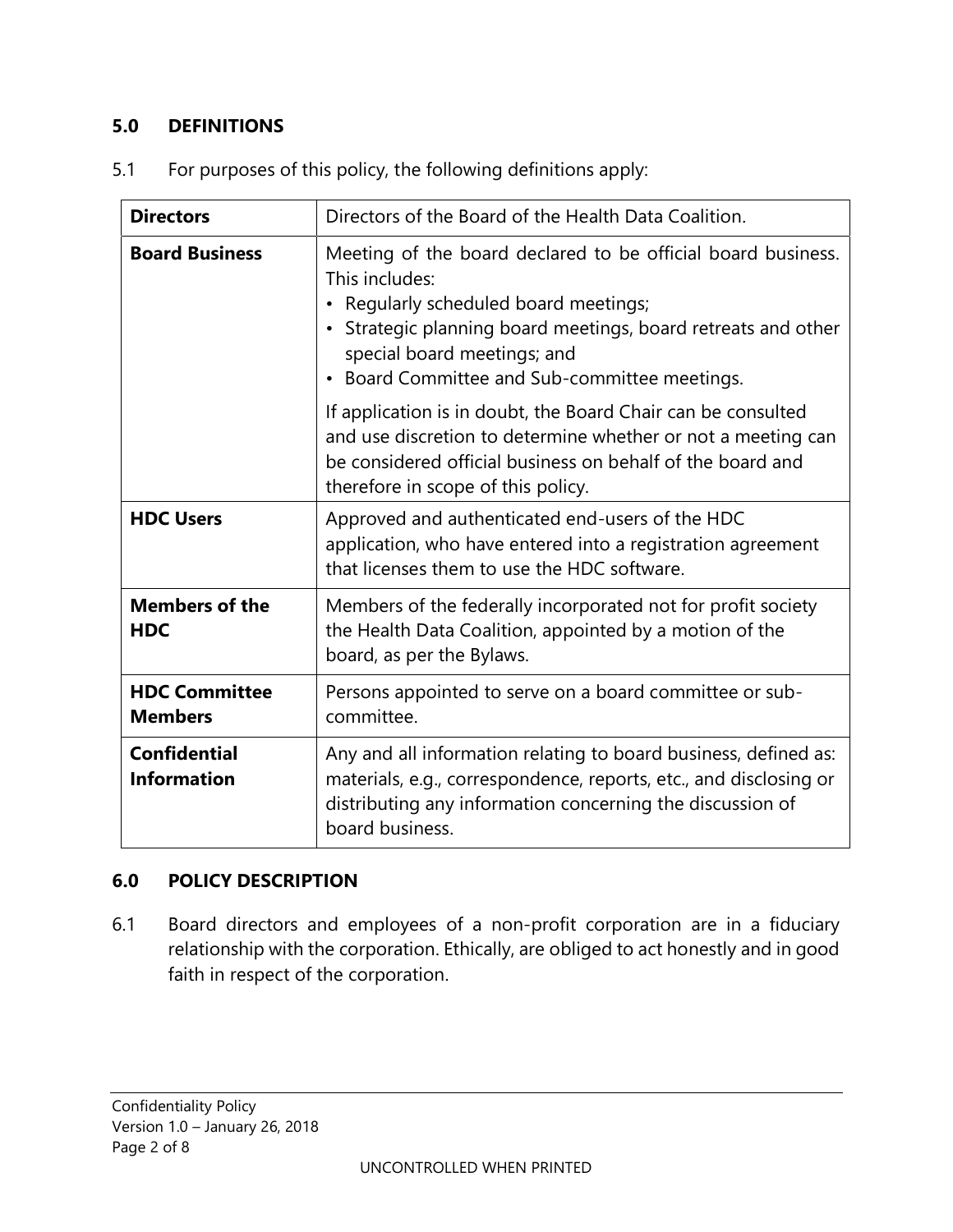- 6.2 Among the fiduciary obligations of an officer, director, employee, or committee member of a non-profit corporation is a duty of loyalty to the non-profit corporation. This includes supporting, and not opposing directly or indirectly or taking any other stance against, the policies and positions duly adopted by the HDC's Board of Directors.
- 6.3 As representatives of the HDC, officers, directors, employees, and committee members are obligated to maintain this duty of loyalty in all manner of activities. This duty of loyalty is not intended to discourage debate within Board or committee meetings. Such debate is encouraged and is part of the individual's responsibility in the deliberation process.
- 6.4 While Board and staff members are free to discuss actions adopted by the Board, disclosing or distributing any information concerning the discussion of such items during the Board meeting is prohibited.
- 6.5 Employees, board directors and committee members shall report to other organizations, make public statements or provide information to stakeholders on behalf of the HDC board only when specifically requested to do so. In doing so, their statements of position or policy must remain within policies or positions formally approved by the Board.
- 6.6 The organizational consequences of a confidentiality breach will vary. If board members do not have confidence that their colleagues will keep board discussions in confidence, the organization's governance will suffer, since good governance requires full and frank disclosure at the board level. In addition, individuals or the organization itself may be harmed by the inappropriate disclosure of information. Violation of this policy could cause harm to the HDC and frustrate Board deliberations. Therefore, a director, employee or committee member who violates their fiduciary duty may be subject to termination of his/her position with the HDC.

# **7.0 ASSOCIATED PROCEDURES**

7.1 None.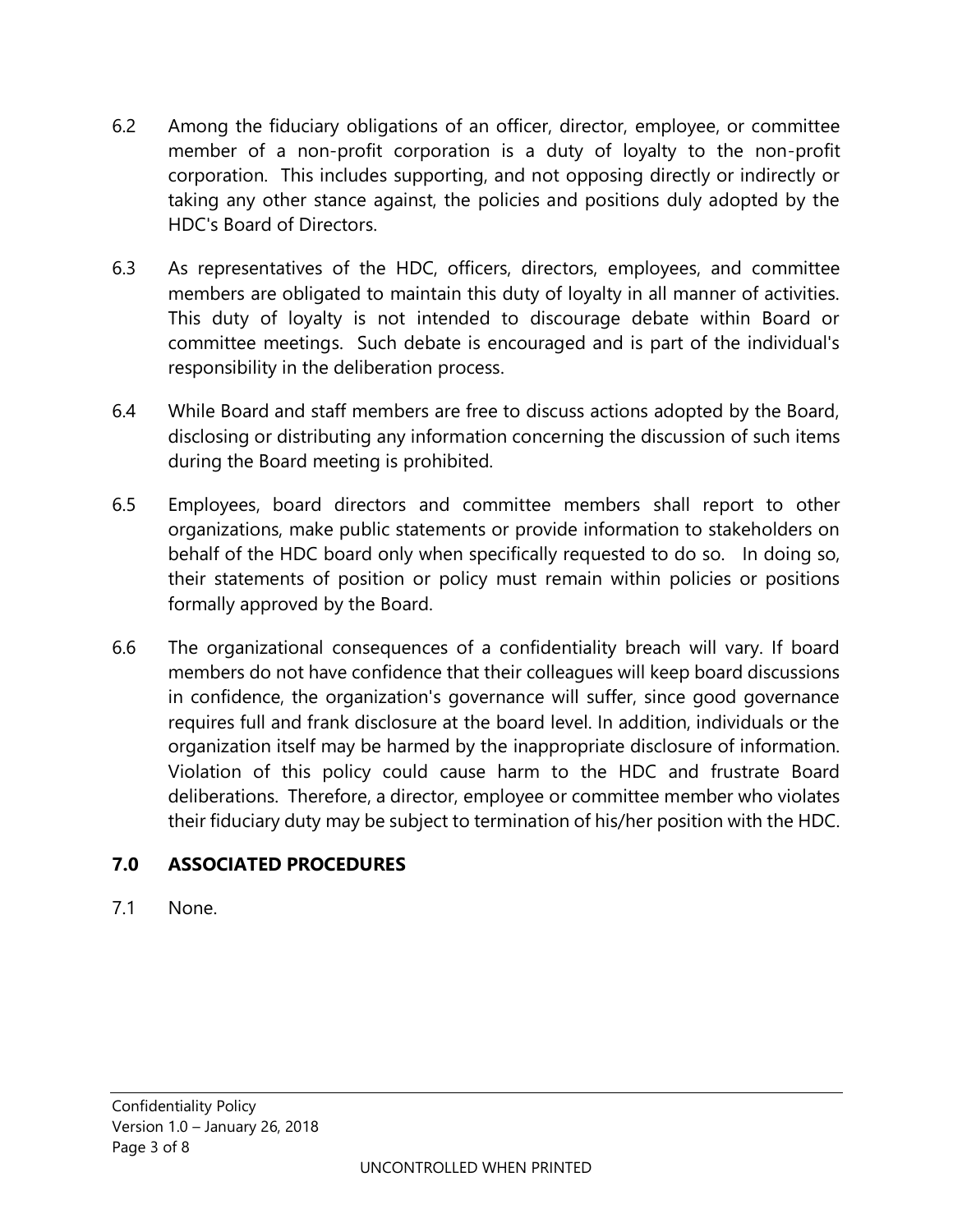## **APPENDIX 1: DIRECTOR CODE OF CONDUCT**

I have consented to act as a Director of the Corporation and I agree to comply with the following Directors' Code of Ethics throughout my terms as a Director:

- Honesty and Good Faith I will act honestly and in good faith. I will do nothing to knowingly violate the trust of the Members of the Health Data Coalition whom I serve.
- Care, Diligence and Skill I will exercise the degree of care, diligence and skill of a responsibly prudent person in comparable circumstances. I will make a concerted effort to attend all Board and assigned committee meetings and the Annual General Meetings. I will act responsibly and with due diligence to become familiar with the affairs of the Corporation and to uphold its Constitution, Bylaws, Policies, Agreements, the Federal Corporations Not for Profit Act and other relevant legislation.
- Conflict of Interest If I become aware of any potential conflict of interest as defined by the HDC Conflict of Interest Policy, I will immediately disclose it to the Board. I will not promote my own interests or those of any family member, friend or contractor to the detriment of the Corporation. I will not seek any special benefits or privileges as a Director or Officer or accept any compensation either personally or on behalf of any other person except as permitted by HDC policy. I will act only in the best interests of the HDC as a whole and I will not favour the interests of any individual, geographical area, set of EMR users, or other group within the HDC.
- Confidentiality I will not disclose to any person, including my spouse, information decided by the Board to be confidential or privileged or which reasonably ought to be deemed confidential. When in doubt, I will request determination by a resolution of the Board.
- Good Conduct At all times, I will conduct myself in a professional and businesslike manner at meetings of Directors or Members. I will approach all Board issues with an open mind, preparing to make the best decisions on behalf of the Corporation. I will act ethically with integrity and in accordance with legal criteria. I will comply with rules of good conduct and will deal with others in a respectful manner. I will comply with principles of good governance and procedural rules of order.
- Support I will abide by decisions of the majority of the Directors even though I may disagree, but I reserve the right to express my own views upon non-confidential issues.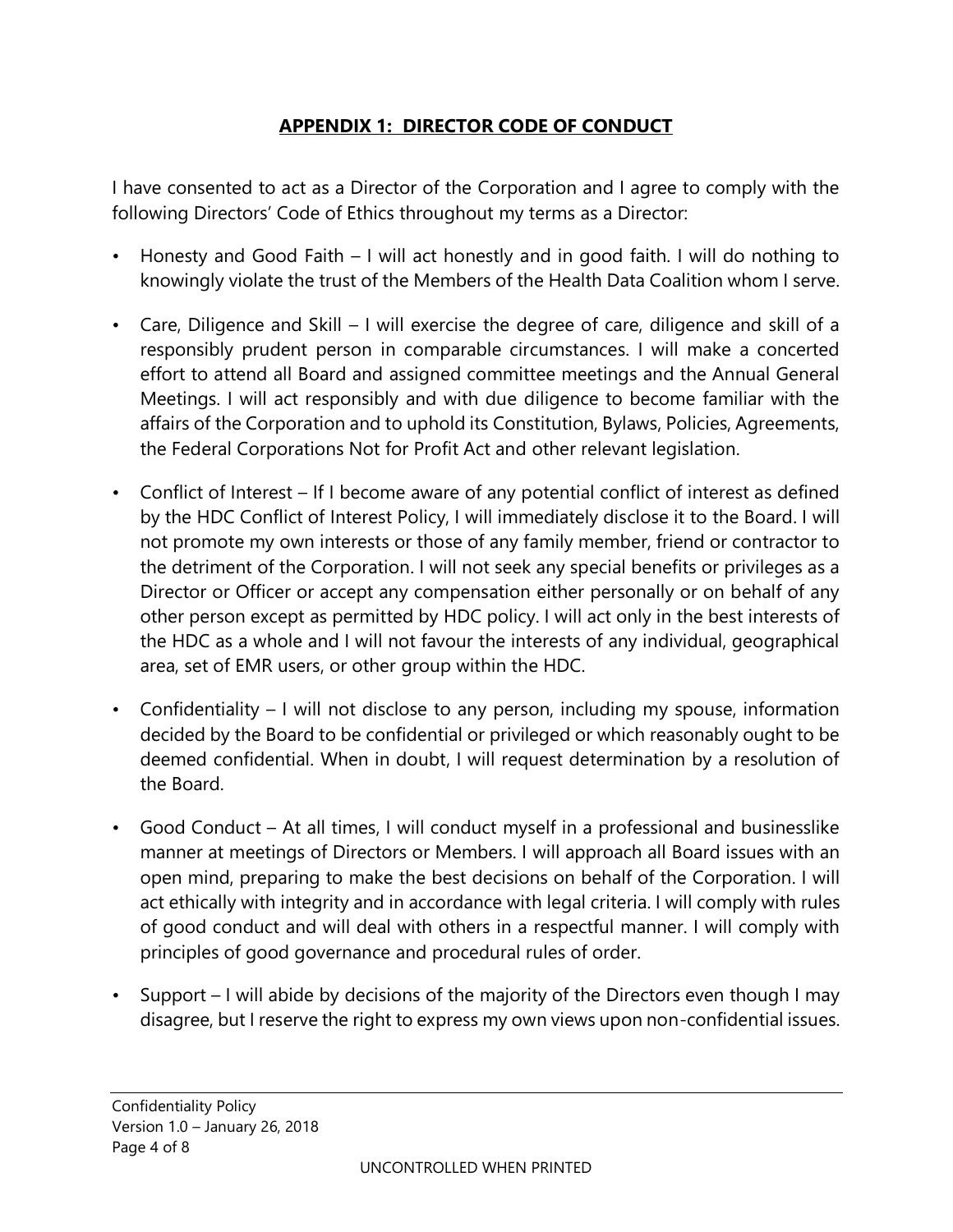- Representation I will not represent my own views as the views of the Health Data Coalition if they conflict with organizational policy, or a policy addressing the related matter has not yet been defined.
- Preparation I will dedicate time to prepare for Board and Committee meetings in order to ensure high quality of discussion, prepared to make a constructive contribution to board business.
- Defamation I will not make erroneous or defamatory statements about the Corporation or any owner, resident, director, officer, manager, staff or contractor of the Corporation.
- Minimize Conflict I will attempt to prevent or minimize conflict and disruption and will promote good relations amongst persons involved in the HDC community. I will promote a first-class example for our Corporation, directors, employees, contractors and Members.
- Education As a member of a learning organization, I will apply principles of appreciate inquiry and continue to educate myself by learning about not for profit governance, developing my skills as a board director, reading relevant publications and seeking educational opportunities.

I hereby agree to comply with the provisions set out in this Directors' Code of Ethics.

| Dated<br>ı at | ر اا ا ب |  |
|---------------|----------|--|
| ∼             |          |  |

Printed Name of Director Signature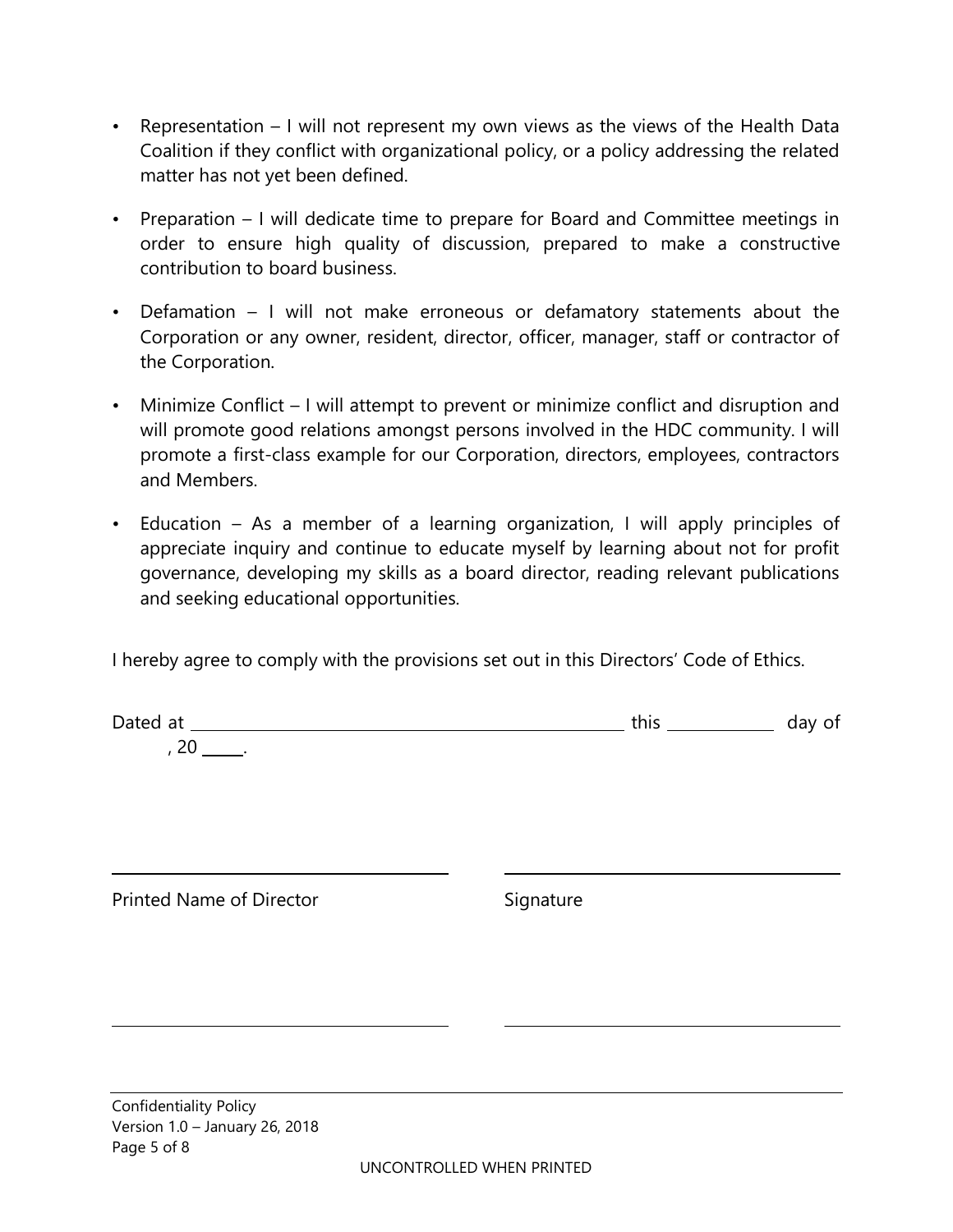Printed Name of Witness Signature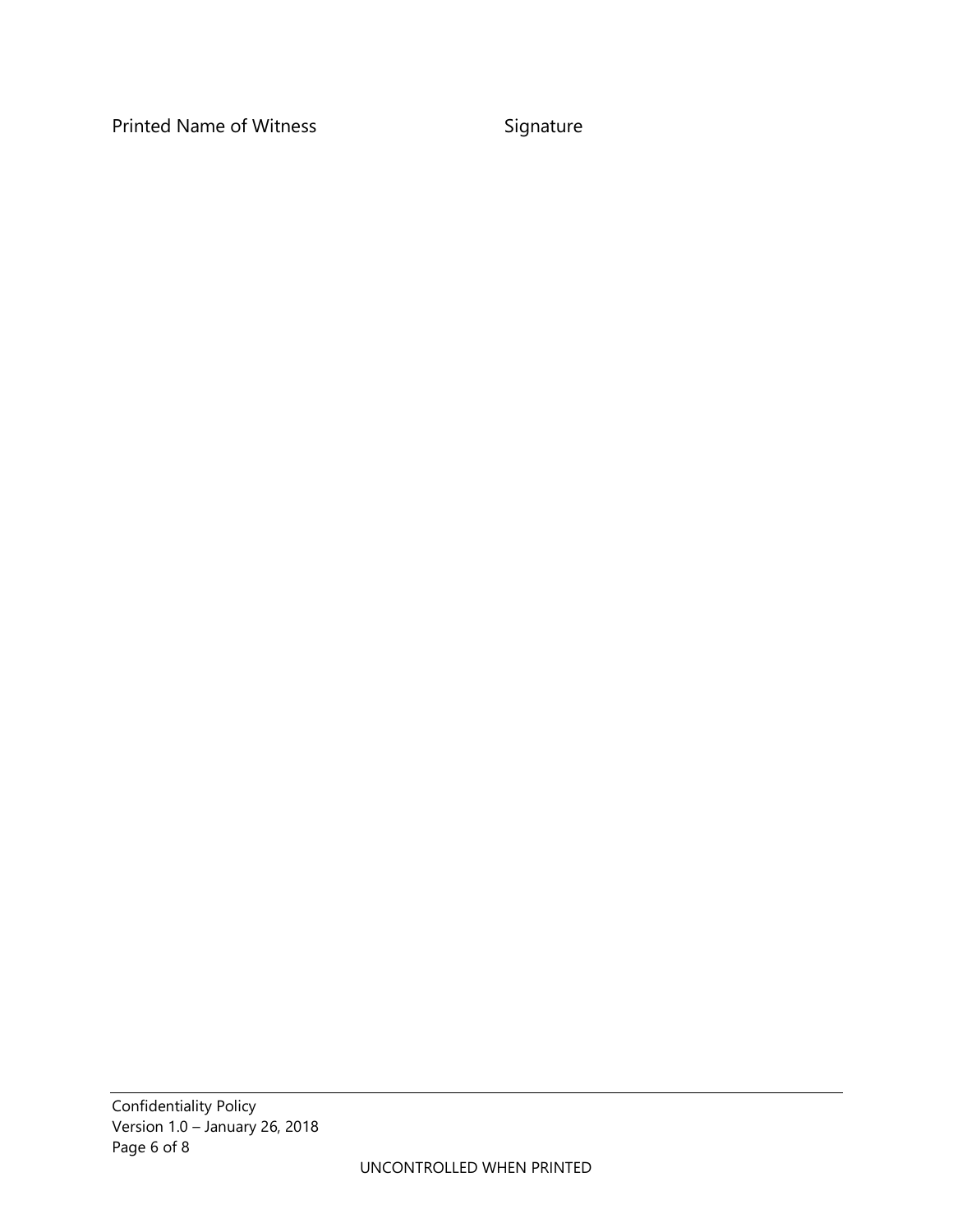## **APPENDIX 2: EMPLOYEE CODE OF CONDUCT**

I agree to comply with the following Code of Ethics throughout my terms as an Employee:

- Honesty and Good Faith I will act honestly and in good faith. I will do nothing to knowingly violate the trust of the Members of the Health Data Coalition whom I serve.
- Care, Diligence and Skill I will exercise the degree of care, diligence and skill of a responsibly prudent person in comparable circumstances.
- Conflict of Interest If I become aware of any potential conflict of interest as defined by the HDC Conflict of Interest Policy, I will immediately disclose it to the Board. I will not promote my own interests or those of any family member, friend or contractor to the detriment of the Corporation. I will not seek any special benefits or privileges as a or accept any compensation either personally or on behalf of any other person except as permitted by HDC policy. I will act only in the best interests of the HDC as a whole and I will not favour the interests of any individual, geographical area, set of EMR users, or other group within the HDC.
- Confidentiality I will not disclose to any person, including my spouse, information decided by the Board to be confidential or privileged or which reasonably ought to be deemed confidential. When in doubt, I will request determination by a resolution of the Board.
- Good Conduct At all times, I will conduct myself in a professional and businesslike manner, act ethically with integrity and in accordance with legal criteria. I will comply with rules of good conduct and will deal with others in a respectful manner.
- Representation I will not represent my own views as the views of the Health Data Coalition if they conflict with organizational policy, or a policy addressing the related matter has not yet been defined.
- Defamation I will not make erroneous or defamatory statements about the Corporation or any director, employee, or contractor of the Corporation.
- Minimize Conflict I will attempt to prevent or minimize conflict and disruption and will promote good relations amongst persons involved in the HDC community. I will promote a first-class example for our directors, employees, contractors and Members.